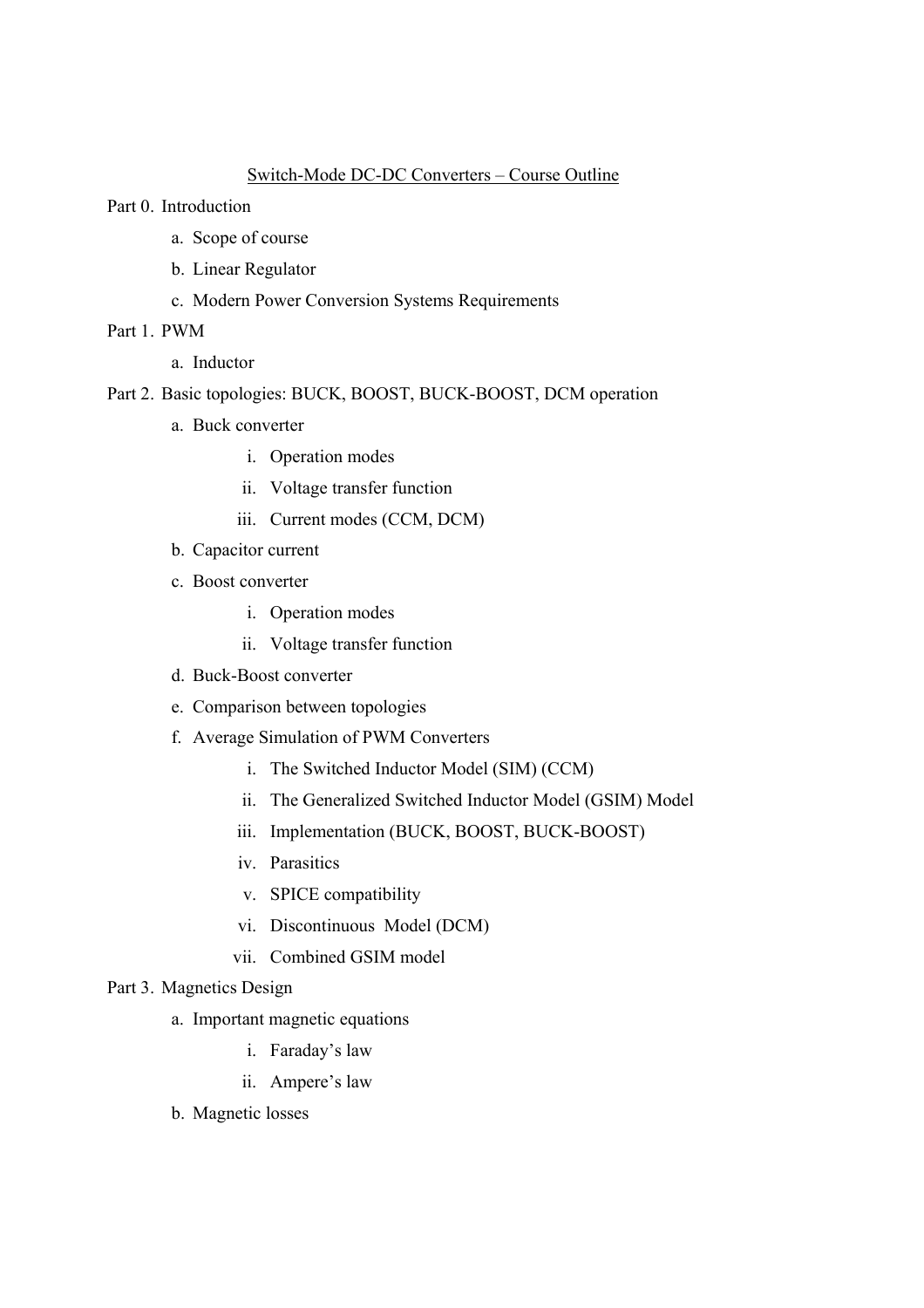- c. Ideal Transformer
- d. Skin effect
- e. Proximity effect
- f. Transformer design
- g. Inductor design
- h. Cores
- i. Distributed gap core

## Part 4. Isolated Converters (FORWARD and FLYBACK)

- a. DC current issue
- b. Forward Converter
	- i. Voltage transfer function
	- ii. Magnetizing Inductance Problem
	- iii. Transformer Reset
	- iv. Reset of Forward
- c. Coupled inductor
- d. Flyback converter
	- i. Voltage across primary
	- ii. Voltage transfer function
	- iii. Multiple outputs
	- iv. Features

# Part 5. Losses and Efficiency

- a. Conduction Losses
- b. Switching Elements
- c. Diodes
	- i. Conduction losses
	- ii. Recovery
	- iii. Power Switches
	- iv. MOSFET
	- v. IGBT
- d. Capacitors
	- i. Practical Caps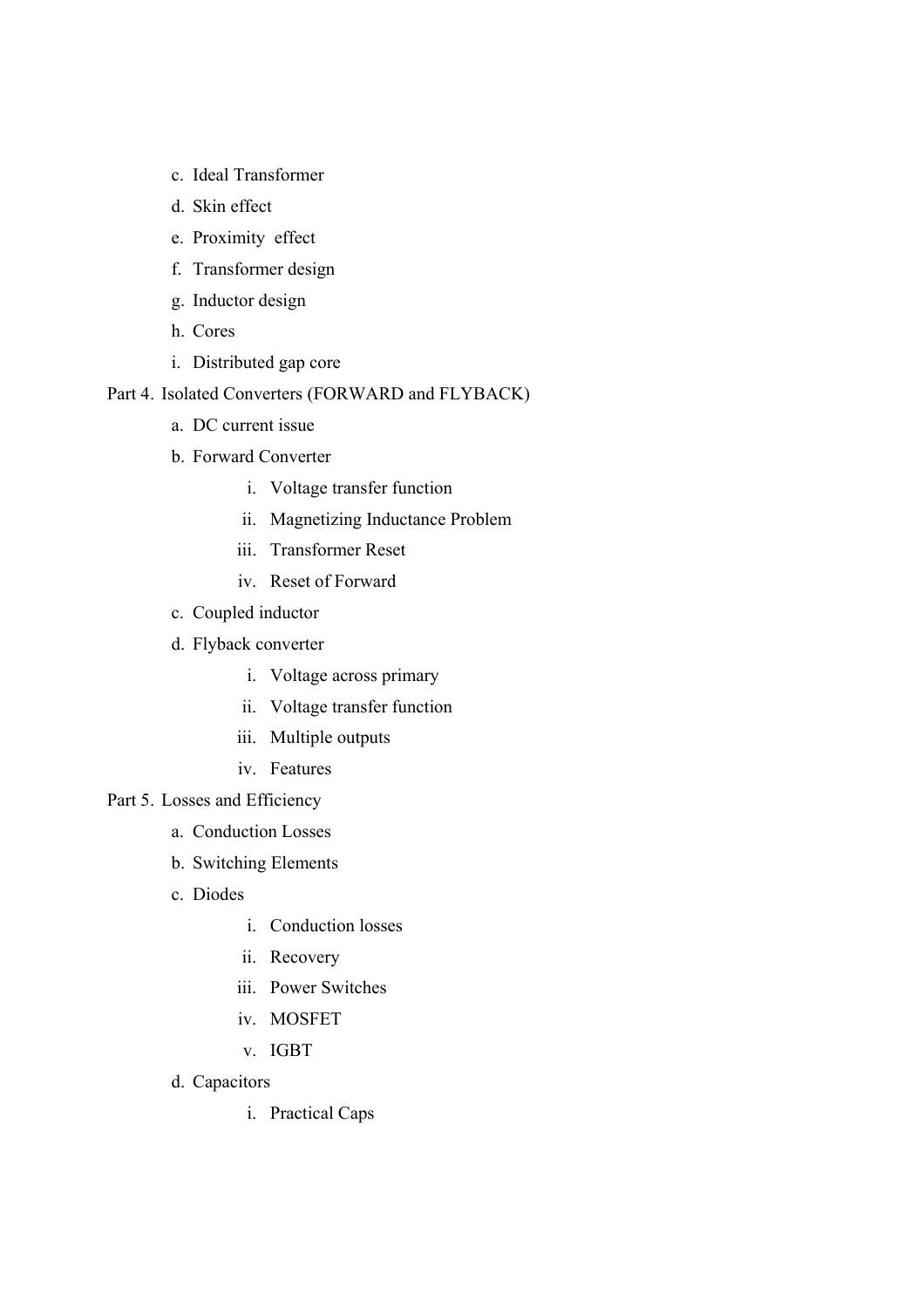- ii. Philips ceramic capacitors
- iii. Specifications
- iv. Implications
- v. Losses

### Part 6. Output Voltage Ripple, Parasitic Effects, Snubbers

- a. Output voltage ripple
- b. Diodes reverse recovery
- c. Diode forward recovery
- d. Parasitic effects: Internal delay
- e. Snubbers
	- i. Designing the Snubber Components
	- ii. Diode Snubber (clamp)
	- iii. Switch Snubbers
	- iv. Reset
	- v. Lossless snubbing

## Part 7. Advanced topologies (Half Bridge, Full Bridge, Push-Pull, C'uk, SEPIC)

- a. Half Bridge HB
- b. Full Bridge FB
- c. Reset of Forward, HB, FB
- d. Push-Pull
- e. Forward, HB, FB, PP
- f. C'uk Converter and Isolated C'uk
- g. SEPIC Converter

# Part 8. Drivers

- a. Driver Requirements
- b. Required Drive
- c. Gate Drivers
	- i. Commercial drivers
	- ii. High-Side Drive
	- iii. Potential offset + floating C supply
	- iv. Turn "off"